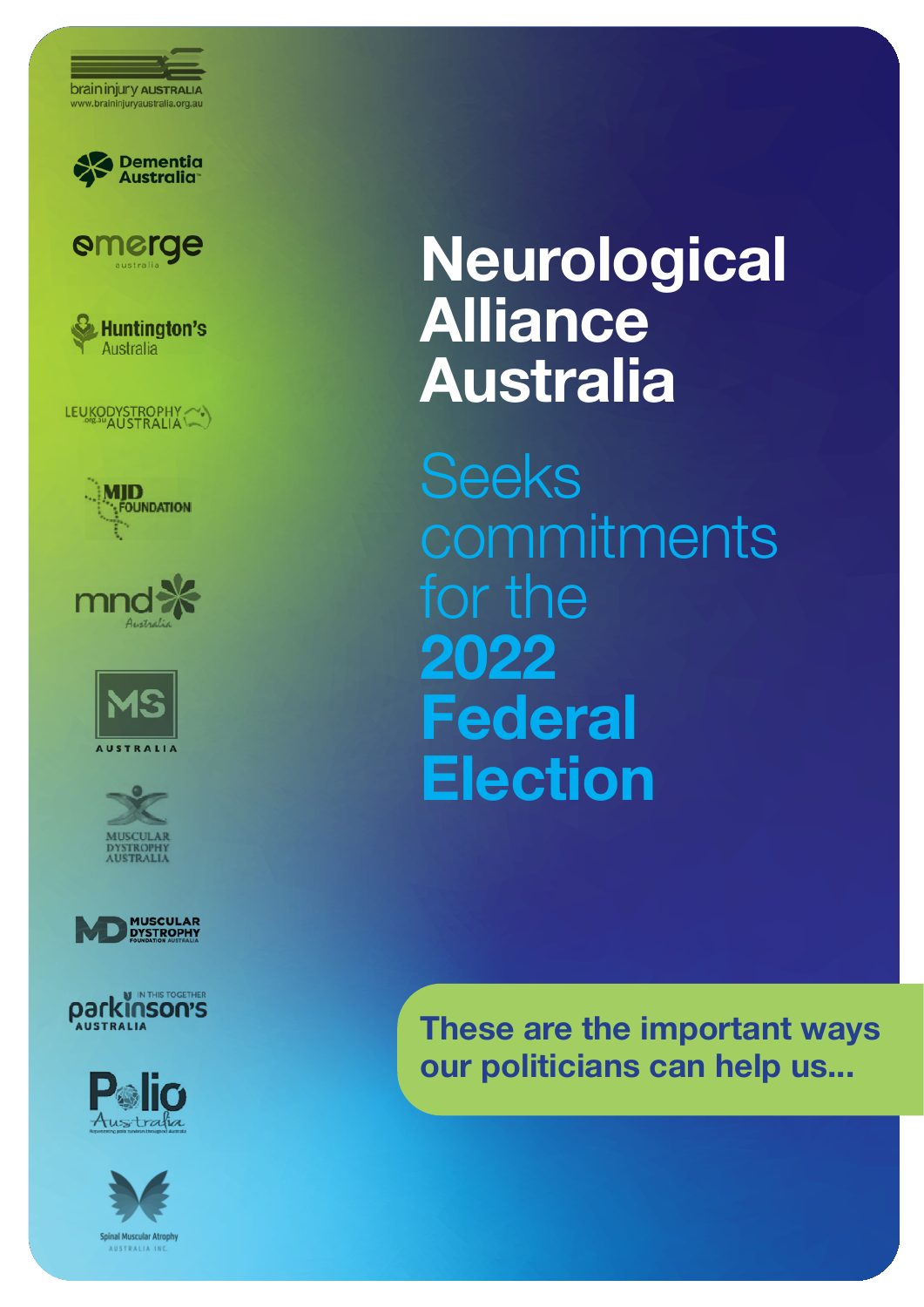# **Neurological Alliance Australia\***

### BRAIN INJURY AUSTRALIA

DEMENTIA AUSTRALIA

EMERGE AUSTRALIA

HUNTINGTON'S AUSTRALIA

LEUKODYSTROPHY AUSTRALIA

MJD FOUNDATION

MOTOR NEURONE DISEASE AUSTRALIA

MS AUSTRALIA

MUSCULAR **DYSTROPHY** AUSTRALIA

MUSCULAR DYSTROPHY FOI INDATION AUSTRALIA

PARKINSON'S AUSTRALIA

POLIO AUSTRALIA SPINAL MUSCULAR ATROPHY AUSTRALIA

**The Neurological Alliance (NAA) seeks commitments from parties and candidates for the upcoming Federal Election to address the urgent unmet needs of adults and children living with progressive neurological or neuromuscular diseases in Australia.**

### **What do we need?**

People with progressive neurological or neuromuscular diseases have two basic needs:

## **1.A cure – through an increased investment in research**

**2.Improved support for their treatment, care and management to help them live better for longer**

### **How many are affected?**

The members of the NAA have estimated the number of people diagnosed with the conditions represented by the Alliance and also the annual cost to the Australian economy through economic impact studies.

Overall, it is estimated that nearly 1.6 million Australians live with a progressive neurological or neuromuscular disease in Australia with an annual cost to the Australian economy of over \$36 billion.

#### **[We understand that around 15% of NDIS Participants](https://www.ndis.gov.au/about-us/publications/quarterly-reports)  [have a progressive neurological or neuromuscular](https://www.ndis.gov.au/about-us/publications/quarterly-reports)  [condition.](https://www.ndis.gov.au/about-us/publications/quarterly-reports)**

Every Australian knows or has a loved one with one of these debilitating diseases.

**MS AUSTRALIA AUSTRALIA (UNIX AUSTRALIA AUSTRALIA AUSTRALIA AUSTRALIA AUSTRALIA AUSTRALIA AUSTRALIA AUSTRALIA**<br>Unix australia australia australia australia australia australia australia australia australia australia austr **\*The Neurological Alliance Australia** is an alliance of not-for-profit peak organisations representing adults and children living with progressive neurological or neuromuscular diseases in Australia. The Alliance was established to promote improved quality of life for people living with these conditions and increased funding to support research. Members of the Alliance are: Dementia Australia, Brain Injury Australia, Emerge Australia, Huntington's Australia, Motor Neurone Disease (MND) Australia, MJD Foundation, MS Australia, Muscular Dystrophy Australia, Muscular Dystrophy Foundation Australia, Parkinson's Australia, Spinal Muscular Atrophy Australia, Leukodystrophy Australia and Polio Australia.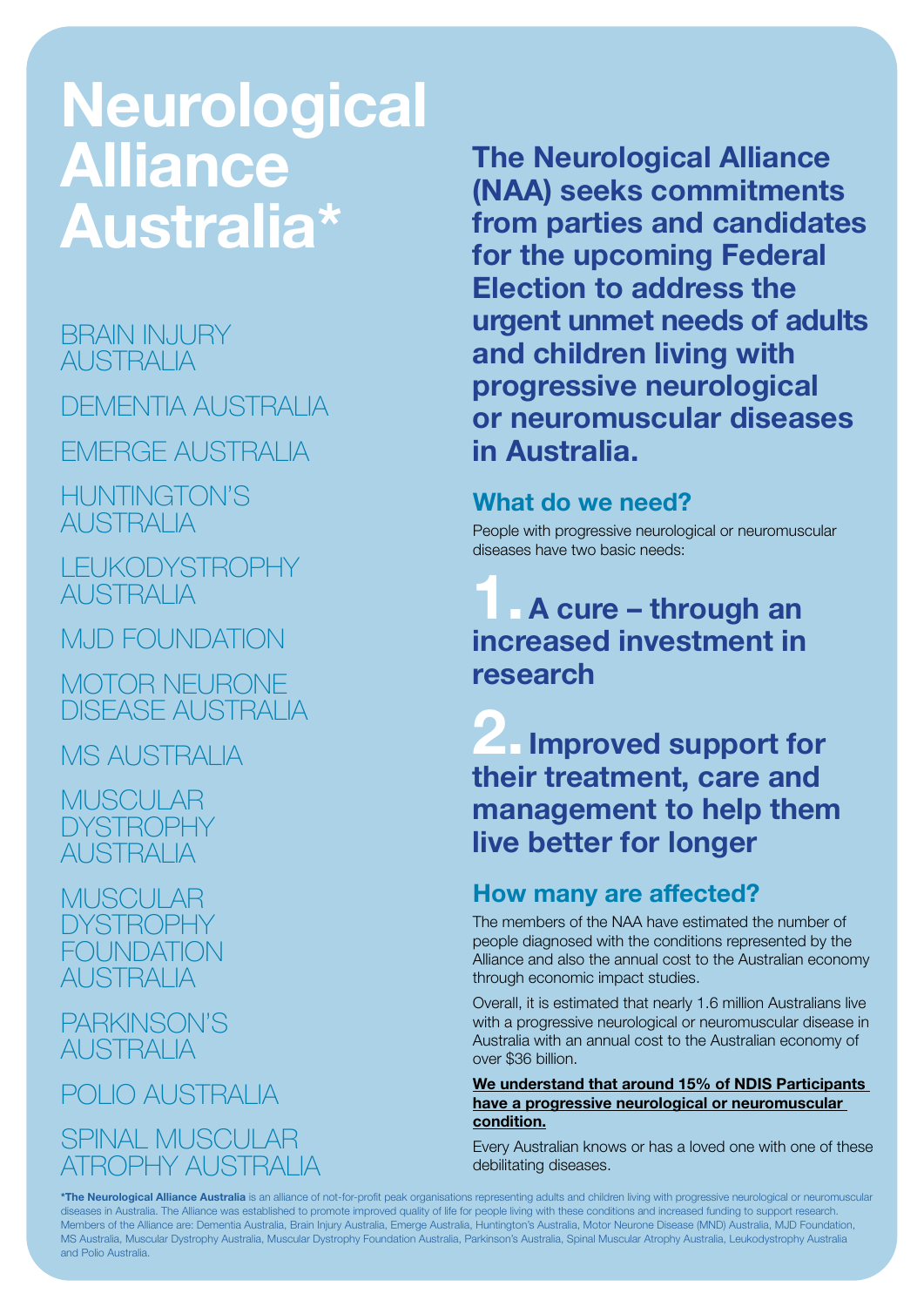# **What are the issues and what needs to be done?**

#### **Invest in funding for medical research 1.**

#### **Issue:**

The NAA represents people affected by a group of progressive, degenerative neurological and neuromuscular diseases which are lifelong and for which cures are yet to be found.

Research scientists are working hard to find discoveries about the treatment and management of these diseases, yet significant additional research investment is needed to progress this work and give hope to the more than 1.6 million people affected in Australia together with their families, friends and carers.

### **What needs to be done?**

- A significant additional Fast-track access investment in medical research to treat, prevent and ultimately to cure these diseases.
- A focus on Australia to become the world leader in neurological and neuromuscular research into these diseases and translate research into better health care outcomes.

to effective new drugs and novel medical technologies and in doing so implement the New [Frontier – Delivering](https://www.aph.gov.au/Parliamentary_Business/Committees/House/Health_Aged_Care_and_Sport/Newdrugs/Report)  better health for all [Australians](https://www.aph.gov.au/Parliamentary_Business/Committees/House/Health_Aged_Care_and_Sport/Newdrugs/Report) report recommendations.

### **End age discrimination for NDIS eligibility 2.**

#### **Issue:**

In 2013, the Federal Government amended the Age Discrimination Act allowing the NDIS to legally exclude people over the age of 65 from the NDIS.

More than 4.4 million Australians – one in five [– live with a disability. Almost half \(44.5%\) are](https://www.abs.gov.au/statistics/health/disability/disability-ageing-and-carers-australia-summary-findings/latest-release)  [over the age of 65.](https://www.abs.gov.au/statistics/health/disability/disability-ageing-and-carers-australia-summary-findings/latest-release)

Access to, and funding for, the NDIS and the Aged Care systems are not equitable.

We need to end age discrimination related to funding to support people with disability over the age of 65 years. NDIS eligibility should be assessed solely by reference to the person's disability, regardless of age.

#### **What needs to be done?**

- Implement [recommendation](https://agedcare.royalcommission.gov.au/sites/default/files/2021-03/final-report-recommendations.pdf)  72 of the Report of [the Royal Commission](https://agedcare.royalcommission.gov.au/sites/default/files/2021-03/final-report-recommendations.pdf)  [into Aged Care Quality](https://agedcare.royalcommission.gov.au/sites/default/files/2021-03/final-report-recommendations.pdf)  [and Safety](https://agedcare.royalcommission.gov.au/sites/default/files/2021-03/final-report-recommendations.pdf) regarding equity for people with disability receiving aged care
- Implement [recommendations](https://agedcare.royalcommission.gov.au/publications/final-report-list-recommendations)  [35 and 36 of the](https://agedcare.royalcommission.gov.au/publications/final-report-list-recommendations)  [Report of the Royal](https://agedcare.royalcommission.gov.au/publications/final-report-list-recommendations)  [Commission into](https://agedcare.royalcommission.gov.au/publications/final-report-list-recommendations)  **Aged Care Quality** [and Safety](https://agedcare.royalcommission.gov.au/publications/final-report-list-recommendations) to ensure

entitlement to care at home is appropriate to each person's needs.

• Amend relevant legislation (Age Discrimination Act, NDIS Act) to remove this inequity.